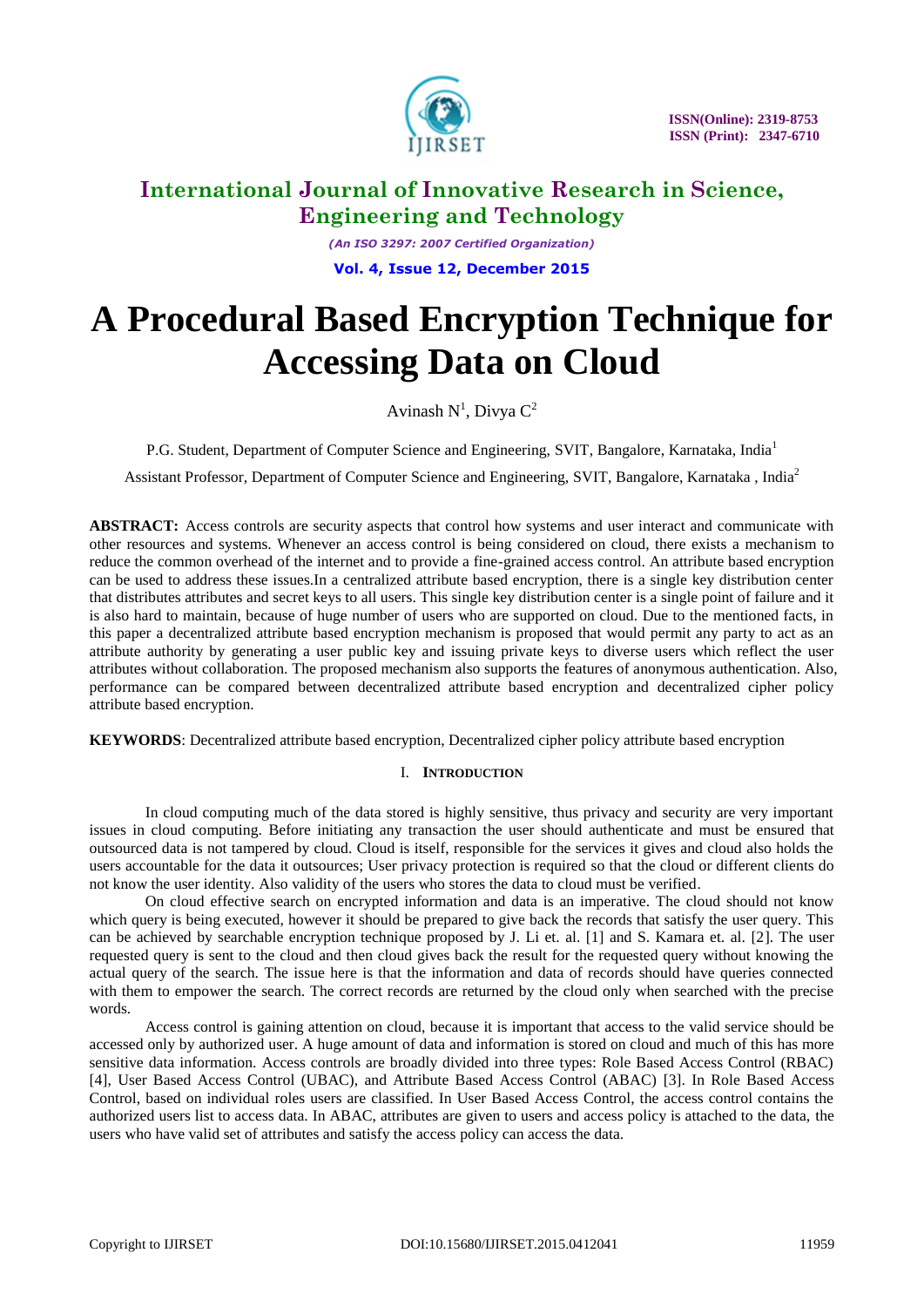

*(An ISO 3297: 2007 Certified Organization)*

**Vol. 4, Issue 12, December 2015**

#### II. **RELATED WORK**

V. Goyal et. al. [5] presented new cryptosystem for fine grain sharing of encrypted information called Key Policy Attribute Based Encryption (KP-ABE). In this cryptosystem, ciphertexts are marked with set of private keys and attributes are connected with access structures that controls which ciphertext a client can decrypt. They appropriately showed the development to sharing of log data and broadcast encryption. Their development supports assignment of keys that are private which includes Hierarchical Identity Based Encryption (HIBE).Here, a creator whose attributes and keys have been repudiated can't write back stale data. From the attribute authority the beneficiary gets attributes and secret keys and has the capacity to decodedata if it has matching attributes. KP-ABE supports user revocation but this method uses centralized approach to distribute keys to the user.

J. Bethencourt et. al. [6] proposed a framework for acknowledging complex access control on encrypted encoded information called Ciphertext-Policy Attribute-Based Encryption. By utilizing this strategy encrypted information can be kept private even if the server is untrusted; additionally, this system is secure against conspiracy assaults. Here, while Key-Policy ABE and Ciphertext-Policy ABE catch two intriguing and complimentary sorts of system there exist different sorts of systems. The essential test in this line of work is to discover new frameworks with rich types of expression that create more than a self-assertive blend of systems. One constraint of this framework is that they demonstrated secure under the nonspecific gathering heuristic. Their attempt was to prove a framework secure under a more standard and non-intuitive suspicion. This kind of work would be intriguing regardless of the possibility that it brought about a moderate loss of effectiveness from existing system.

The proposed methodology by M. Chase et. al. [7] utilizes a trusted central authority and the utilization of a GID for every user, which implies the privacy that depends discriminatingly on the security of the central authority and the client privacy protection relies upon the legit conduct of the attribute-authorities. They proposed ABE scheme without the trusted authority and an anonymous key issuing convention which meets for both existing and for new schemes.

#### III. **PROPOSED SYSTEM**

The architecture of proposed system is depicted in Fig 3.1 where there are three users, a creator, a writer and reader. Creator who is assumed to be honest receives a token from the trustee. On presenting creator id like social insurance number/ like health card etc., the trustee generates a token for the creator. There can be multiple KDC's. For instance here there are two KDC's, which can be scattered. These KDC's can be like servers present in different locations of the world. A creator receives keys for encryption/decryption only on presenting the token that has been received from trustee to one or more KDC's.

In the figure as shown below, Secret Keys (SK) are given for decryption; the keys are for signing and under the access policy the message MSG is encrypted. The access policies decide who can access the stored data on the cloud. On a claim policy *Y* the creator decides to prove signature and authenticity of the message. The ciphertext *C* with signature is sent to the cloud. The cloud, by verifying this signature stores the ciphertext (C). If a reader wants to read data the cloud sends ciphertext *C*. The ciphertext *C* can be decrypted and can retrieve back the original message if the user has matching set of attributes with access policy. The verification process is assigned to the cloud and it relieves the individual clients from time consuming verifications. At the point when a reader needs to read some information which is stored in the cloud, it tries to decode and decrypt utilizing the secret keys which is received from KDC. If there are enough matching attributes with the access policy only then it decrypts the data which is stored on cloud.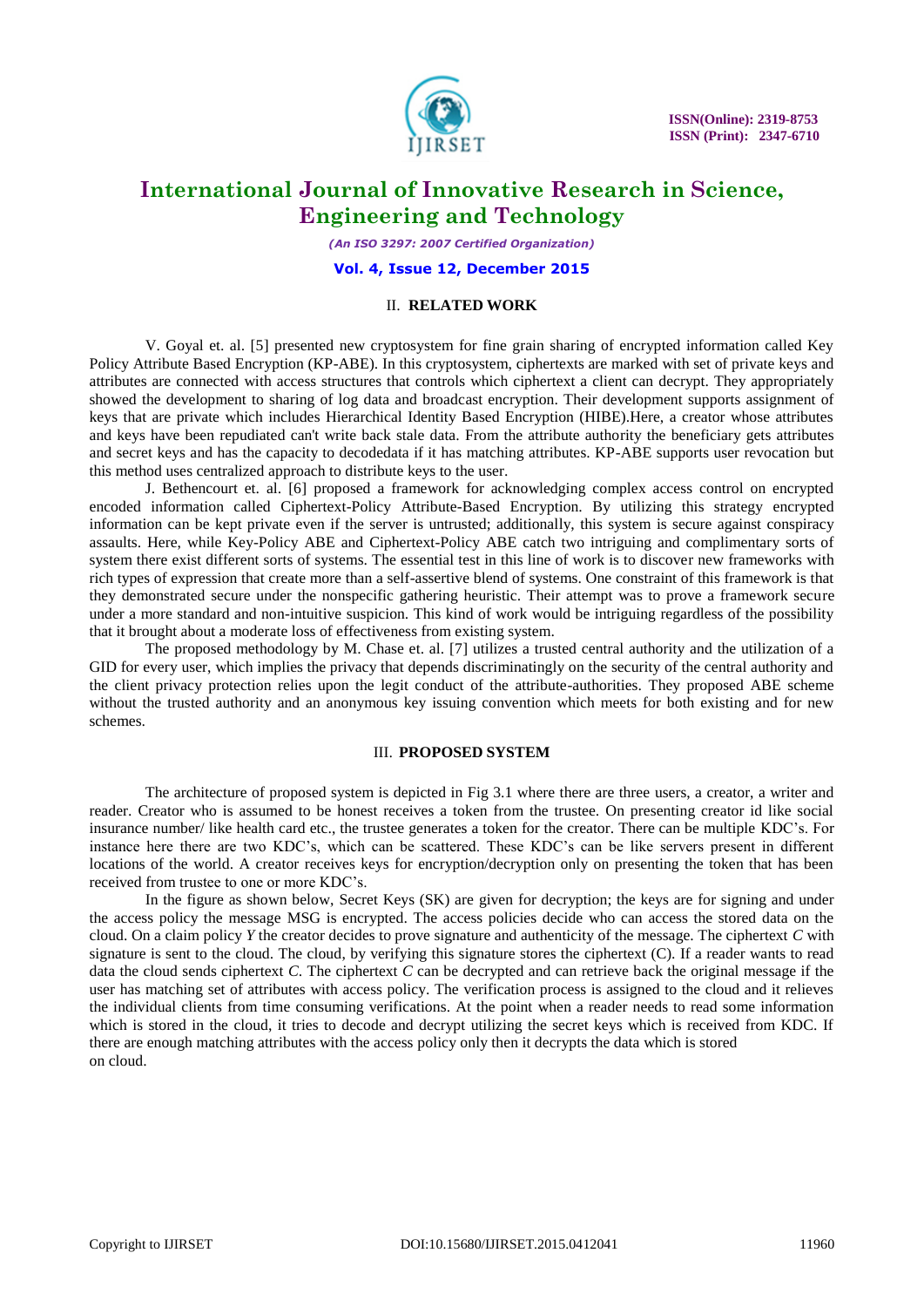

*(An ISO 3297: 2007 Certified Organization)*

**Vol. 4, Issue 12, December 2015**



Fig 2.1: Secure cloud storage model

### IV. **DECENTRALIZED ATTRIBUTE BASED ENCRYPTION**

The steps in decentralized attribute based encryption are as follows:

- System Initialization
- User Registration
- 
- $\triangleright$  KDC setup<br> $\triangleright$  Attribute ge Attribute generation
- $\triangleright$  Sign
- $\triangleright$  Verify

**System Initialization:** Select a prime  $q$  and groups  $G_1$  and  $G_2$ , which are of order  $q$ . We define the mapping  $\hat{\epsilon}: G_1 \times G_1 \to G_2$ . Let  $g1, g2$  be generators of  $G_1$  and  $h_i$  be generators of  $G_2$ , for  $j \in [t_{max}]$ , for arbitrary  $t_{max}$ . Let H be a hash function. Let  $A_0 = h_0^{a_0}$ , where  $a_0 \in \mathbb{Z}_0^*$  is chosen at randomly. (Tsig, TVer) of mean Tsig is the private key with which a signed message and for verification **TVer** is the public key used. The trustee secret key is  $TSK = (a_0 TSg)$  and public key is TPK =  $(G_1, G_2, H, g_1, A_0, h_0, h_1, ..., h_{t_{max}}, g_2, TVer)$ .

**User Registration:** For a user identity  $U_u$  the KDC randomize  $K_{base} \in G$ . Let  $K_0 = K_{base}^{1/a_0}$ . The following token  $\gamma$  is outputy =  $(u, K_{base}, K_0, \rho)$  where  $\rho$  is signature on  $u||K_{base}$  the signing key TSign.

**KDC Setup:** Choose  $a, b \in \mathbb{Z}_q^* q$  randomly and compute:  $A_{ij} = h_j^a$ ,  $B_{ij} = h_j^b$ , for  $A_i \in \mathbb{A}$ ,  $j \in [t_{max}]$ . The private key of  $i^{th}$ KDC is ASK $[i] = (a, b)$  and public key APK $[i] = (A_{ii}, B_{ii} | j \in [t_{max}])$ .

Attribute Generation: In token verificationalgorithm,using the signature verification key TVer in TPKverifies the signature contained in  $\gamma$ . This algorithm extracts  $K_{base}$  from  $\gamma$  using  $(a, b)$  from ASK[i] and computes  $K_x = K_{base}^{1/(a+bx)}$ ,  $x \in J[i, u]$ . The key  $K_x$  can be checked for consistency using the distribution of the construct .Thekey  $K_x$  can be checked for consistency using algorithm ABS. Key Check (TPK, APK [i],  $\gamma$ , K<sub>x</sub>) which checks  $\hat{e}(K_xA_{ii}B_{ii}^x) = \hat{e}(K_{base},h_i)$  for all  $x \in j[i,u]$  and  $j \in [t_{max}]$ .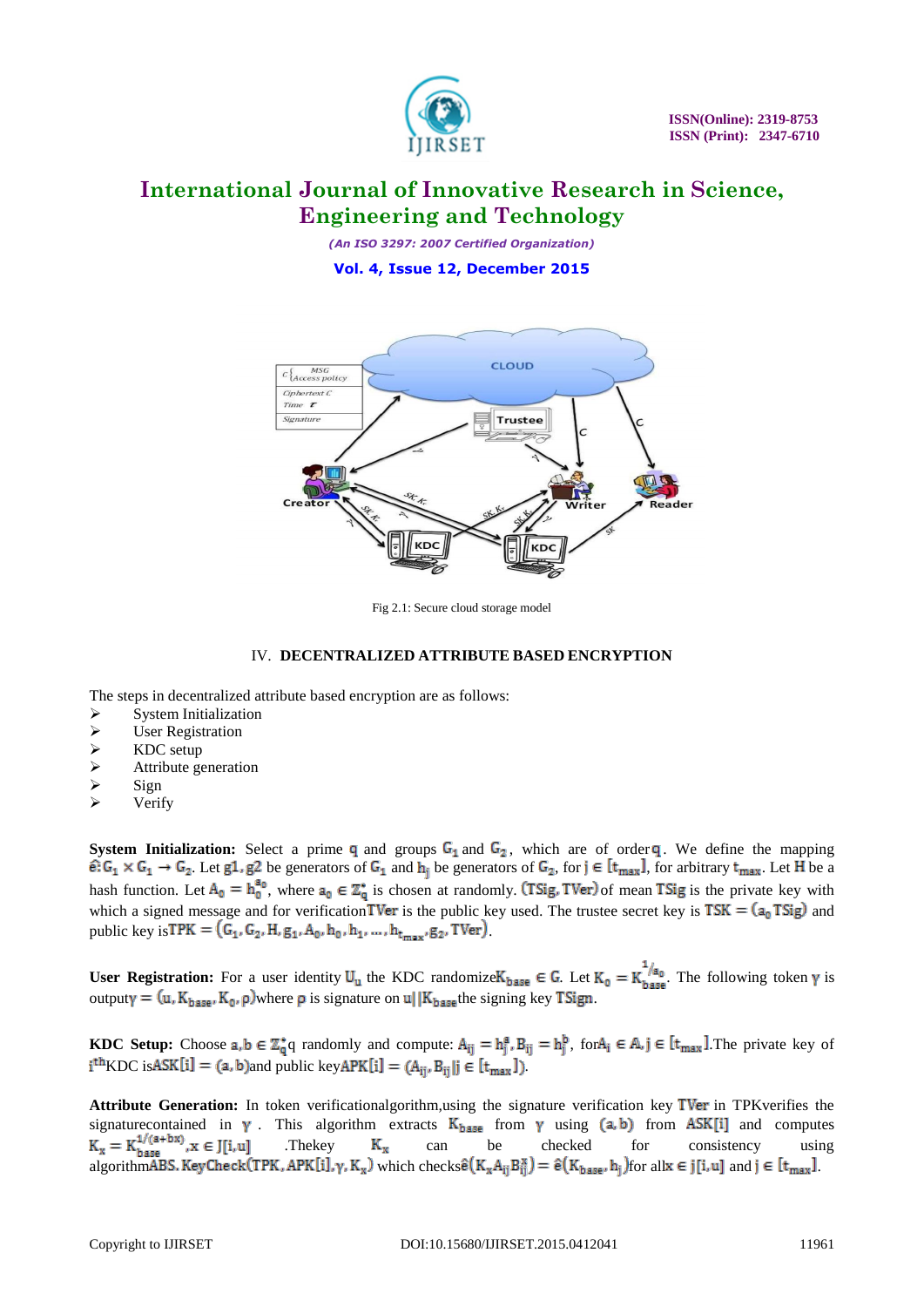

*(An ISO 3297: 2007 Certified Organization)*

#### **Vol. 4, Issue 12, December 2015**

**Sign:** The algorithm ABS. Sign (TPK,  $\{APK[i]: i \in AT[u]\}$ ,  $\{K_x: x \in J_u\}$ , MSG, y) has the secret key of the signer, the public key of the trustee, the policy claim y and the message to be signed. The claim policy is first converted into the span program  $M \in \mathbb{Z}_q^{\downarrow \times t}$ , with rows labeled with attributes.Row **x** of M is denoted by  $M_x$ . Let  $\pi'$  denote the rows to theattributes mapping. So,  $\pi'(\mathbf{x})$  is the mapping from  $\mathbf{M}_{\mathbf{x}}$  to attribute **x**. Avector **v** is computed that satisfies the assignment  $\{x : x \in j[i, u]\}$  Compute  $\mu = \mathcal{H}(MSGI|y)$ . Choose  $r_0 \in \mathbb{Z}_0^*$  and  $r_i \in \mathbb{Z}_0, i \in J_u$  and compute  $Y = K_{\text{base}}^{\text{to}}$ ,  $S_i = (K_i^{\text{to}})^{\text{to}}$ ,  $(g2g_i^{\text{to}})^{\text{to}}$  ( $\forall i \in [J_u)$ ,  $W = K_0^{\text{to}}$ ,  $P_i = \pi_{i \in AT[u]} (A_{ij}B_{ii}^{\text{to}})^{\text{to}}$  ( $\forall j \in [t]$ ). The signature is calculated as  $\sigma = (Y, W, S_1, S_2, ..., S_t, P_1, P_2, ..., P_t)$ .

**Verify:** Algorithm ABS. Verify (TPK,  $\sigma = (Y, W, S_1, S_2, ..., S_t, P_1, P_2, ..., P_t)$ ), MSG, y), converts y to the corresponding monotone program  $M \in \mathbb{Z}_p^{1xt}$ , with rows marked with attributes. Compute  $\mu = \mathcal{H}(MSG||y)$  Y = 1, ABS. Verify = 0 meaning false. Otherwise, the accompanying requirements are checked  $\hat{\mathbf{e}}(\mathbf{W}, \mathbf{A_0}) = \hat{\mathbf{e}}(\mathbf{Y}, \mathbf{h_0})$ ,  $\prod_{i \in I} \hat{\mathbf{e}}(S_i, A_i; \mathbf{B}_{i,i}^{m(i)}) = \{$   $\mathbf{w}(\mathbf{X} \mid \mathbf{B}_{i,i})$  where  $\mathbf{f} = \mathbf{A}\mathbf{T}[\mathbf{i}]$ 

### V. **DECENTRALIZED CP-ABE**

- System Initialization
- Authority Setup
- $\triangleright$  Authority KeyGen
- $\triangleright$  Encrypt
- $\triangleright$  Decrypt

**System Initialization** (κ). At the initial system setup phase, a trusted initializer chooses global public parameters GP according to the security parameter κ. Any authority or any user in the system can make use of these parameters GP in order to perform their executions.

**Authority Setup** (GP, Uj). This algorithm is run by every authority Aj  $\in$  A once during initialization. It accepts as input the global public parameters GP and a set of attributes Uj for the authority Aj and outputs public key PubAj and master secret key MkAj of the authority Aj.

**Authority KeyGen** (GP, ID, a, MkAj). Every authority executes this algorithm upon receiving a secret attribute key request from the user. It will take as input global public parameters GP, a global identity ID of a user, an attribute a hold by some authority and the master secret key of the corresponding authority. It returns a secret attribute key SKa, ID for the identity ID.

**Encrypt** (GP,M,A, {PubAj}). This algorithm is run by an encryptor and it takes as input the global public parameters GP, a message M to be encrypted, an access structure A, and public keys of relevant authorities corresponding to all attributes appeared in A. It then encrypts M under A and returns the ciphertext CT, where A is embedded into CT.

**Decrypt** (GP, CT,  $\{SKa, ID | a \in LID\}$ ). On receiving a ciphertext CT, a decryptor with identity ID runs this algorithm with the input the global public parameters GP, a ciphertext CT which is an encryption of M under A, and {SKa,ID|a ∈LID} is a set of secret attribute keys obtained for the same identity ID. Then it outputs the message M if the user attribute set LID satisfies the access structure A; otherwise, decryption fails.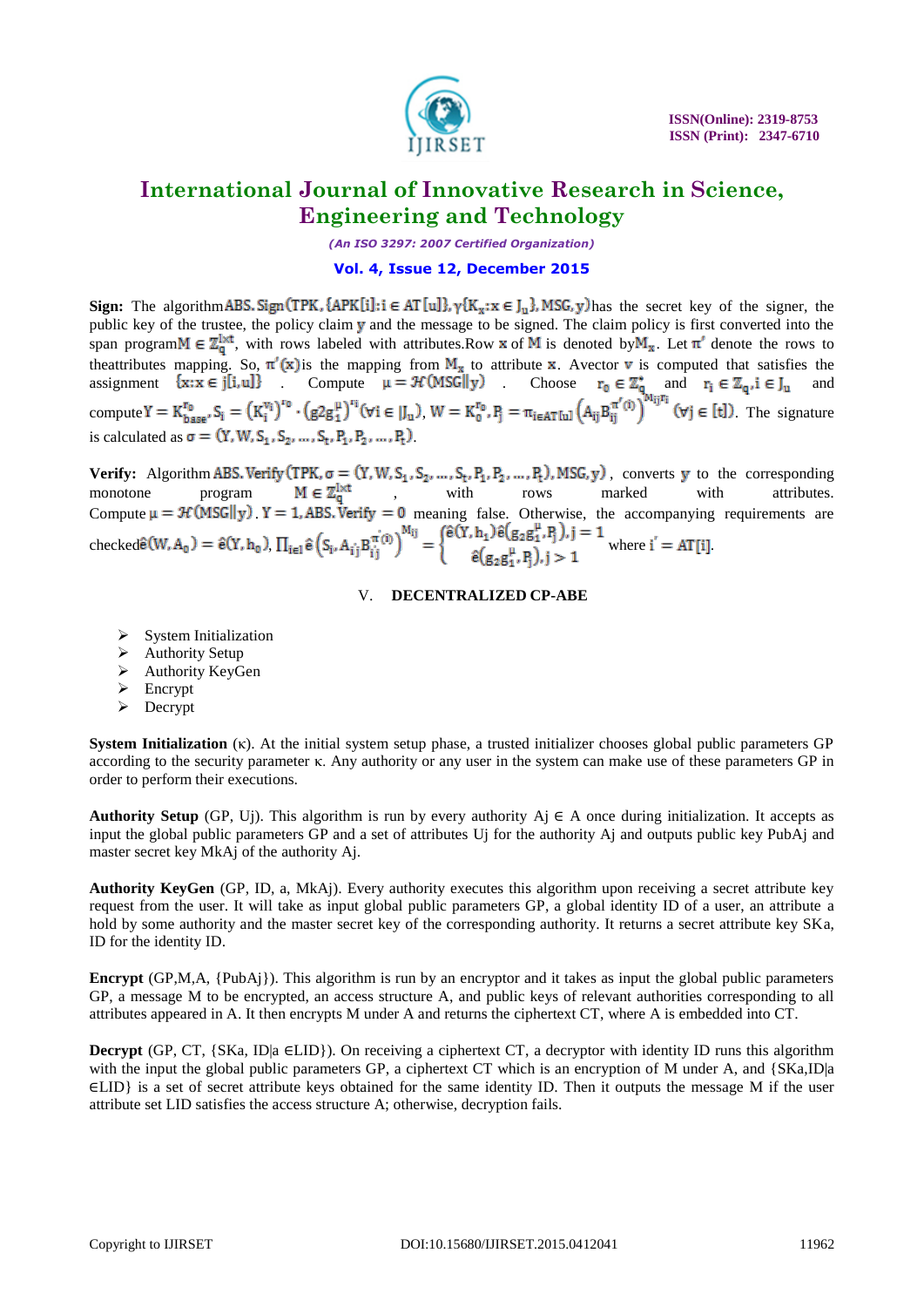

*(An ISO 3297: 2007 Certified Organization)*

#### **Vol. 4, Issue 12, December 2015**

### VI. **EXPERIMENTAL RESULTS**

Once decentralized attribute based encryption and decentralized cipher policy attribute based encryption mechanisms are implemented, performance between them can be compared by considering metrics like CPU and memory utilization for both of these. In order to obtain the CPU and memory utilization, C code is being written and with the help of system task manager, values are obtained

Fig 6.1 below shows the graph of the memory usage of the Decentralized ABE and Decentralized CP-ABE. where X-axis is the time in seconds and Y-axis memory size in megabytes.

Fig 6.2 below shows the graph of the CPU usage of the Decentralized ABE and Decentralized CP-ABE. where X-axis is the time in seconds and Y-axis CPU usage percentage.

| <b>Decntralized</b> | <b>Decentralized</b> |
|---------------------|----------------------|
| ABE                 | <b>CPABE</b>         |
| 24.2                | 26.7                 |
| 16.3                | 22.8                 |
| 22.5                | 22.9                 |
| 22.5                | 22.4                 |
| 18.4                | 20.5                 |
| 16.4                | 18.5                 |
| 24.4                | 27.3                 |
| 28.8                | 30.8                 |
| 30.4                | 30.9                 |
| 26.8                | 28.8                 |
| 28.4                | 29.6                 |
| 26.4                | 30.3                 |

Table 6.1: Values of memory usage

Based on the values obtained as shown in the table above, memory usage graph is generated.



Fig 6.1: Graph of memory usage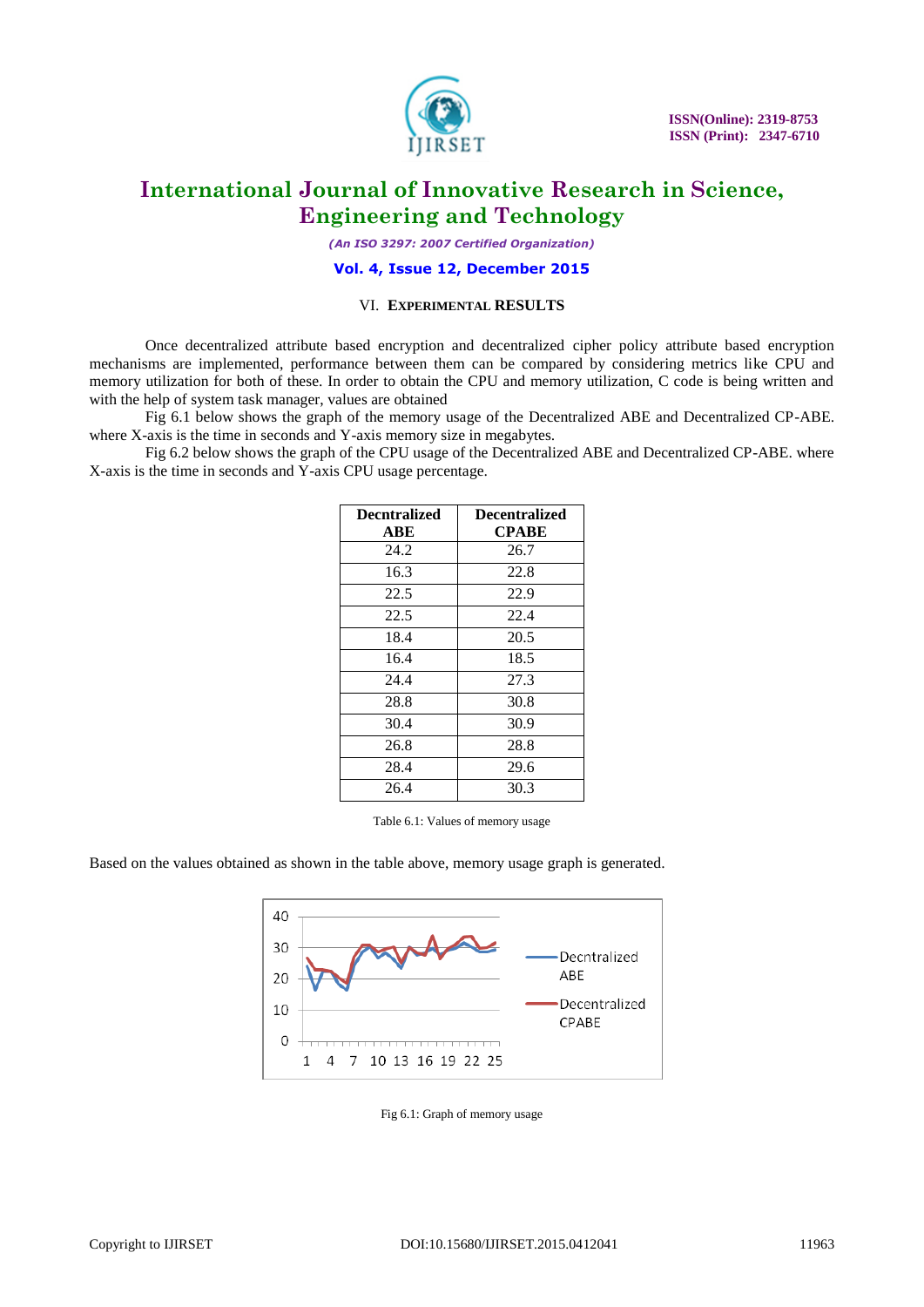

*(An ISO 3297: 2007 Certified Organization)*

### **Vol. 4, Issue 12, December 2015**

| <b>Decntralized</b><br><b>ABE</b> | <b>Decentralized</b><br><b>CPABE</b> |
|-----------------------------------|--------------------------------------|
|                                   | 3                                    |
| 2                                 | 3                                    |
| 3                                 |                                      |
| 3                                 |                                      |
| 6                                 | 8                                    |
| 4                                 | 5                                    |
| 3                                 |                                      |
| 6                                 | 6                                    |
| 6                                 | 8                                    |
| Λ                                 |                                      |
| $\mathfrak{D}$                    | 3                                    |

Table 6.2: Values of CPU usage

Based on the values obtained as shown in the table above, CPU usage graph is generated.





#### VII. **CONCLUSION**

In this paper Attribute Based Encryption (ABE) system is proposed which is decentralized in nature. Key distribution is done in a decentralized manner which distributes the access policy and attributes of a user. The proposed scheme prevents from replay attacks and it also supports user revocation. ABS technique is used to accomplish privacy and authenticity. In CP-ABE, the data is encrypted as ciphertext on cloud and user should use only public key to decrypt the data. It also does not support user revocation. In this paper, both the decentralized ABE and decentralized CP-ABE are implemented. Finally the performance between decentralized ABE and decentralized CPABE is compared based on the resources being consumed. As future work, cryptographic metrics like brute force attack, factoring or differential cryptanalysis may be considered.